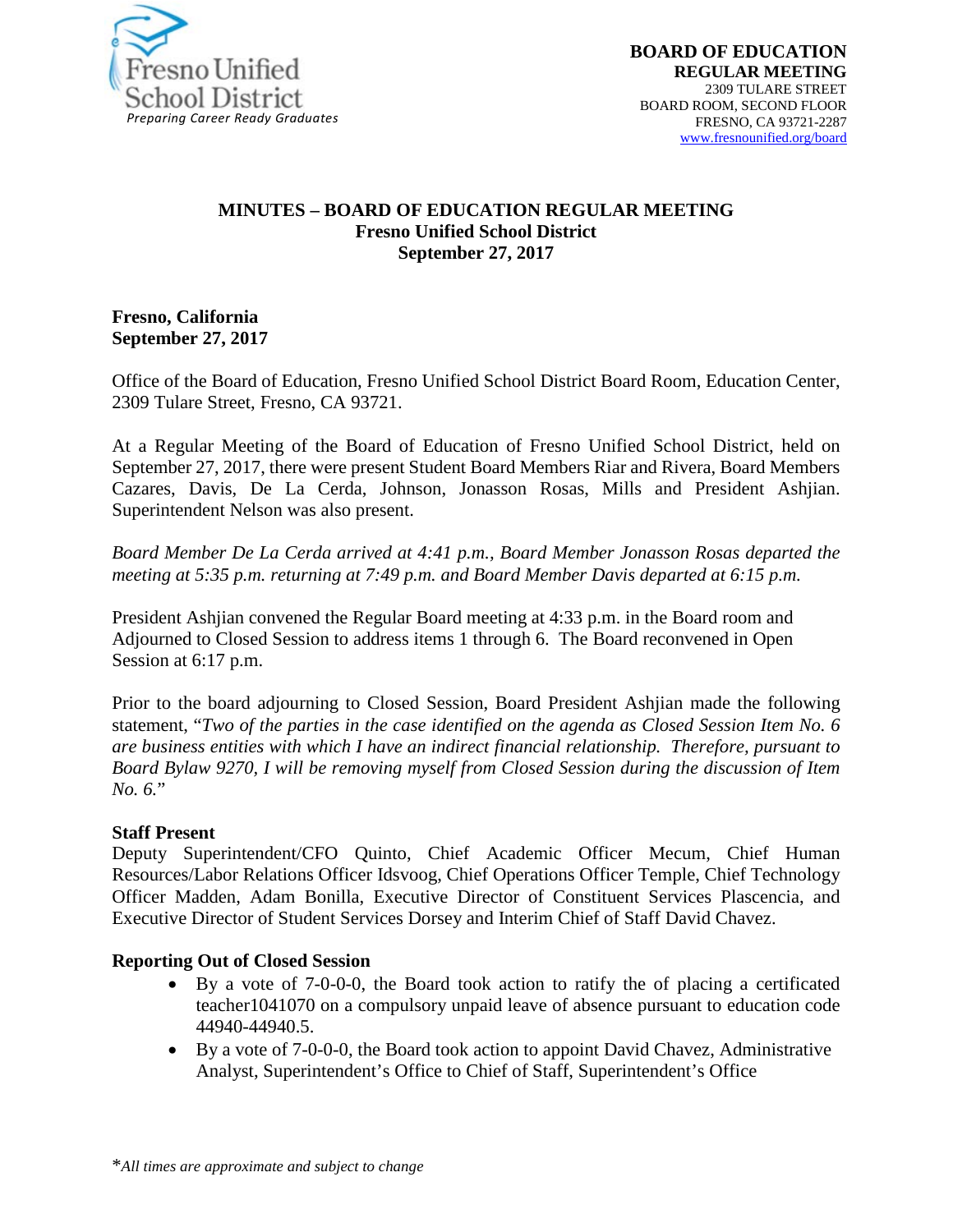- By a vote of 7-0-0-0, the Board took action to reclassify Tressa Overstreet, Principal I, Design Science Middle College High School to Principal III, Design Science Middle College High School.
- By a vote of 7-0-0-0, the Board took action to promote LeAnn Nowlin to Director, Fiscal Services
- By a vote of 7-0-0-0, the Board took action to promote Eugene Trofimenko, Analyst II, Fiscal Services to Director, Fiscal Services

# **PLEDGE OF ALLEGIANCE**

Rosie Estrada, a parent that has had a positive impact at Muir Elementary led the flag salute.

## **APPROVE Minutes**

Approved as recommended, the draft minutes for the June 8, 2017 Special Board Meeting and June 14, 2017 Regular Meeting. Member Mills moved for approval, seconded by Member Cazares, which carried a vote of 5-0-0-2, as follows: AYES: Board Members Cazares, De La Cerda, Johnson, Mills and President Ashjian. ABSENT: Board Members Davis and Jonasson Rosas.

## **HEAR Reports from Student Board Representatives**

Students from Gaston Middle School shared with the board the activities they enjoy participating in and why they love attending their school. Next, Aimee Khanchareun, Mikaela Ruiz-DaSilva and Eric Martinez, students from Edison High School, provided an update to the board about what is happening at their school including hosting the first ever Regional Leadership Retreat where roughly 200 elementary and middle school students from the Edison region participated in various sessions facilitated by Edison high students to establish community service goals for students to bring back to their campuses. The students are also planning for homecoming which has the theme "Decades." More than 500 Edison students are involved in creating skits to make homecoming memorable. The students are also working on several activities to spread kindness.

## **HEAR Report from Superintendent**

- Thanked students, families and staff of Fresno Unified who jumped in to help those impacted by Hurricane Harvey. Together, more than 1,000 boxes full of school supplies, clothes and other donations were collected for students and families of the Houston Independent School District.
- Thanked Papé Kenworth Trucking Company for their generosity. When Fresno Unified put out a call for help in shipping the donations collected by school sites for Houston Independent School District and Hurricane Harvey relief, Papé Kenworth stepped up to arrange for two semi-trucks, which included trailers from DTL Transport, to bring the items to Houston at no cost to the district.
- Shared the launching of the district's first Unified Sports League where students in special education play alongside varsity players. The new league promotes inclusion and understanding through sports training and competitive experiences.
- Provided an update to negotiations with Fresno Teachers Association (FTA). The district provided FASTA, our substitute teachers union, a revised proposal which included up to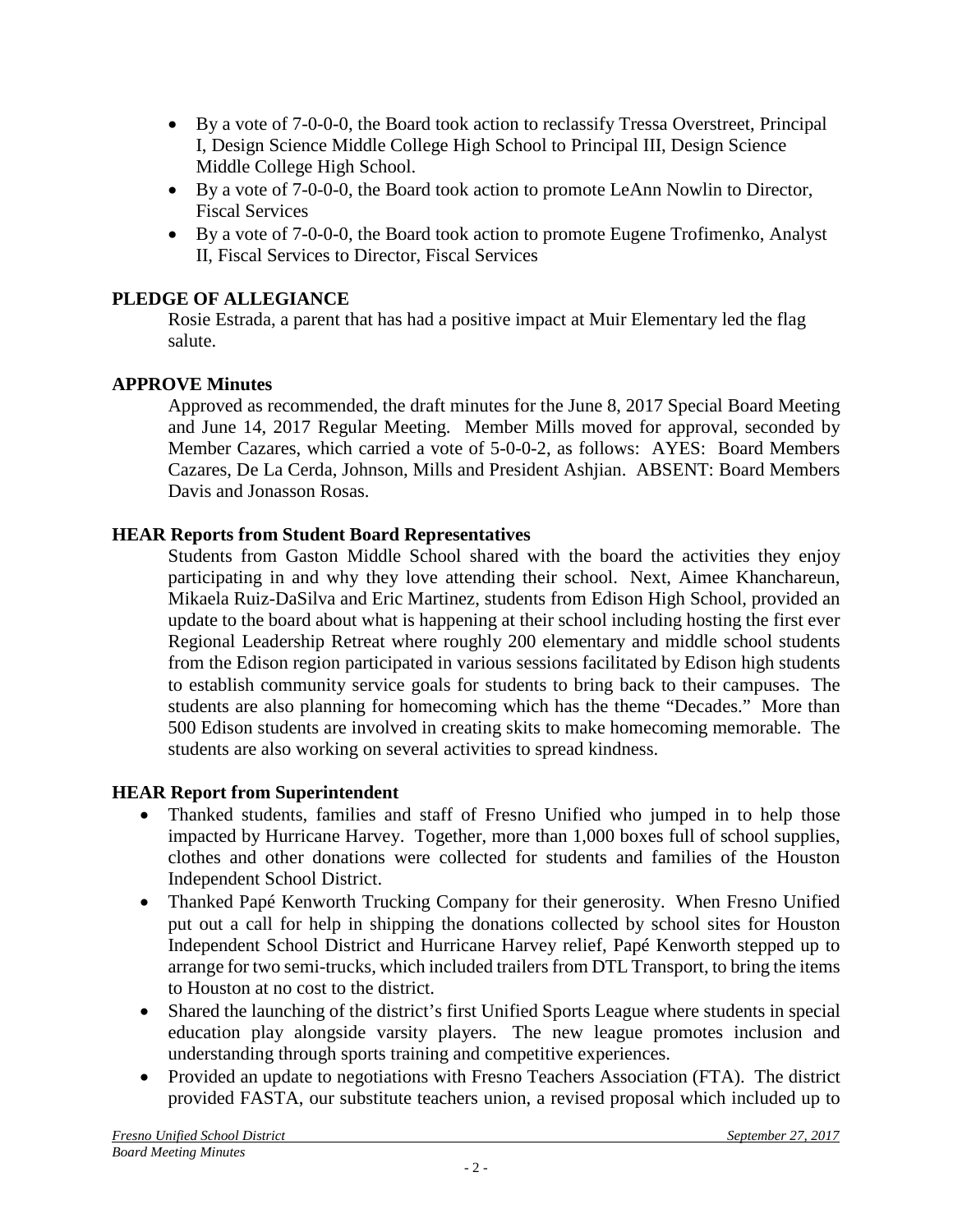\$500 per day for substitute teachers in the event of a teacher work stoppage. As educators, the district is committed to ensuring supports are available every day to the students we serve. This "special pay" provides the Board of Education and the district the ability to recruit substitutes and fulfill its efforts to keep schools open, safe and functional for student learning in the event of a teacher strike.

On a motion by Member Mills, seconded by Member Johnson, the consent agenda, exclusive of agenda item: A-3 which was pulled for further discussion, was approved on a roll call vote of 5- 0-0-2 as follows: AYES: Board Members: Cazares, De La Cerda, Johnson, Mills and President Ashjian. ABSENT: Board Members Davis and Jonasson Rosas.

## **A. CONSENT AGENDA**

- **A-1, APPROVE Personnel List APPROVED as recommended,** the Personnel List, Appendix A, as submitted.
- **A-2, ADOPT Findings of Fact and Recommendations of District Administrative Board ADOPTED as recommended,** the Findings of Fact and Recommendations of District Administrative Panels resulting from hearings on expulsion and readmittance cases conducted during the period since the September 13, 2017 Regular Board meeting.

## **A-3, APPROVE Agreement with Fresno Pacific University Center for Peacemaking**

**APPROVED as recommended,** the implementation of a comprehensive Community Justice Conferencing program to address specific misdemeanor criminal offenses committed by students. The program will include family group conferencing, victim offender mediation, and restitution. The program aims to empower victims, increase student offender accountability, and promote school safety.

For the record, comments/questions were made regarding an overview of what the partnership entails, are we looking at expanding the program in a couple of years, explain the reason why four high schools and one middle school and how will the program be implemented on the campuses. Executive Director of Student Services Ambra Dorsey and Seya Lumeya from the Center for Peacemaking and Conflict Studies was able to provide clarification. Member De La Cerda moved for approval, seconded by Member Mills, which carried a 5-0-0-2 vote. AYES: Board Members: Cazares, De La Cerda, Johnson, Mills, and President Ashjian. ABSENT: Board Member Davis and Board Member Jonasson Rosas.

## **A-4, APPROVE Award of Request for Proposal 17-35, United States Department of Agriculture Commodity Processed Food Products**

**APPROVED as recommended,** Request for Proposal (RFP) 17-35 to establish firm pricing for USDA commodity processed beef, chicken, fish and pork products such as beef patties, chicken nuggets, fish sticks, pulled pork and enchiladas served by the district in the National School Breakfast and Lunch programs. The bid is for a one-year term price agreement with the option to extend for two additional one-year periods.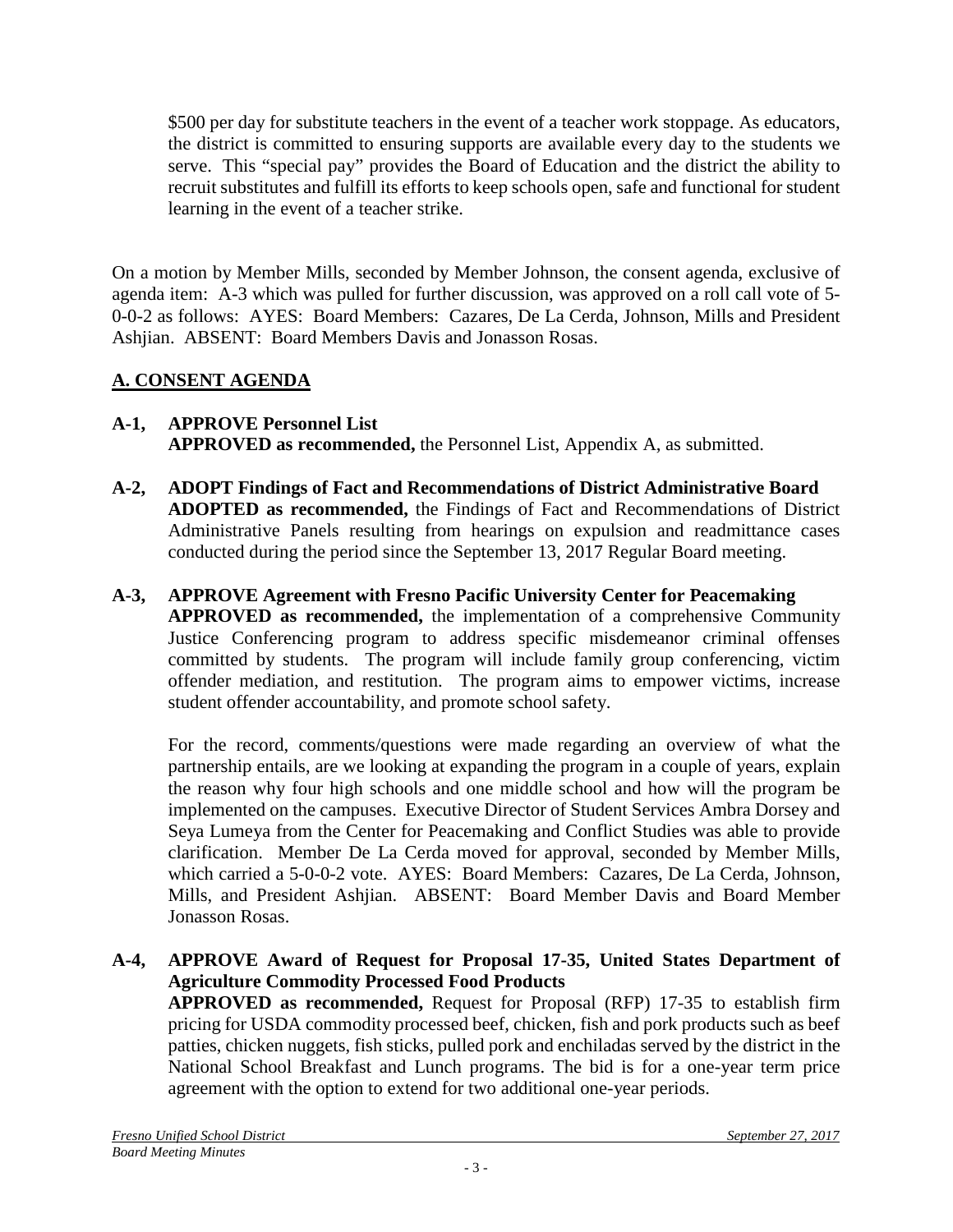This is a line item award. Staff recommends award to the lowest responsive, responsible bidders:

| Advance Pierre Inc.        | (Cincinnati, OH)  | \$<br>190,729   |
|----------------------------|-------------------|-----------------|
| Brookwood Farms Inc.       | (Siler City, NC)  | \$<br>66,000    |
| Cargill Kitchen Solutions  | (Monticello, MN)  | \$<br>277,434   |
| Conagra Brands Inc.        | (Troy, OH)        | \$<br>270,325   |
| <b>Integrated Foods</b>    | (Gardena, CA)     | \$<br>844,555   |
| <b>JTM</b> Provisions Inc. | (Harrison, OH)    | \$<br>352,975   |
| Land O Lakes               | (Arden Hills, MN) | \$<br>13,320    |
| Red Gold LLC.              | (Elwood, IA)      | \$<br>198,154   |
| Rose & Shore               | (Vernon, CA)      | \$<br>3,980     |
| Schwan's Food Service Inc. | (Marshall, MN)    | \$<br>582,030   |
| Smuckers Food Service Inc. | (Orrville, OH)    | \$<br>271,680   |
| <b>Trident Seafoods</b>    | (Seattle, WA)     | \$<br>95,700    |
| Tyson Foods Inc.           | (Springdale, AR)  | \$<br>1,022,539 |
| Wawona Foods               | (Clovis, CA)      | \$<br>65,000    |
|                            |                   |                 |

## **A-5, APPROVE Provisional Internship Permits**

**APPROVED as recommended,** Provisional Internship Permit (PIP) recommendations to rehire or hire upon Board approval.

#### **A-6, DENY Claim #17-0825-0281 DENIED as recommended,** a Claim for Damages by Jake Arax, case #17-0825-0281.

#### **A-7, RATIFY Grant Funds from California Department of Education for Supporting Inclusive Practices Project for Fiscal Year 2017/18 RATIFIED as recommended, a** request to accept a \$20,000 grant from the California Department of Education (CDE) to participate in the statewide Supporting Inclusive Practices (SIP) project for the 2017/18 school year. The SIP project goals will focus on building, implementing, sustaining, and scaling up programs to increase inclusion of students with disabilities in the least restrictive environment, grades preschool through third.

# **A-8, RATIFY Change Orders for the Projects Listed Below**

**RATIFIED as recommended,** Change Orders for the following projects:

## **Bid 16-09, Baird Middle School Classroom Wing Addition**

| Change Order 3: | \$31,374 |
|-----------------|----------|
| Change Order 4: | \$11,884 |

**Bid 16-31, Turner Elementary School New Classroom and Administration Buildings** Change Order 3 (New Buildings): \$ 71,309

## **END OF CONSENT AGENDA**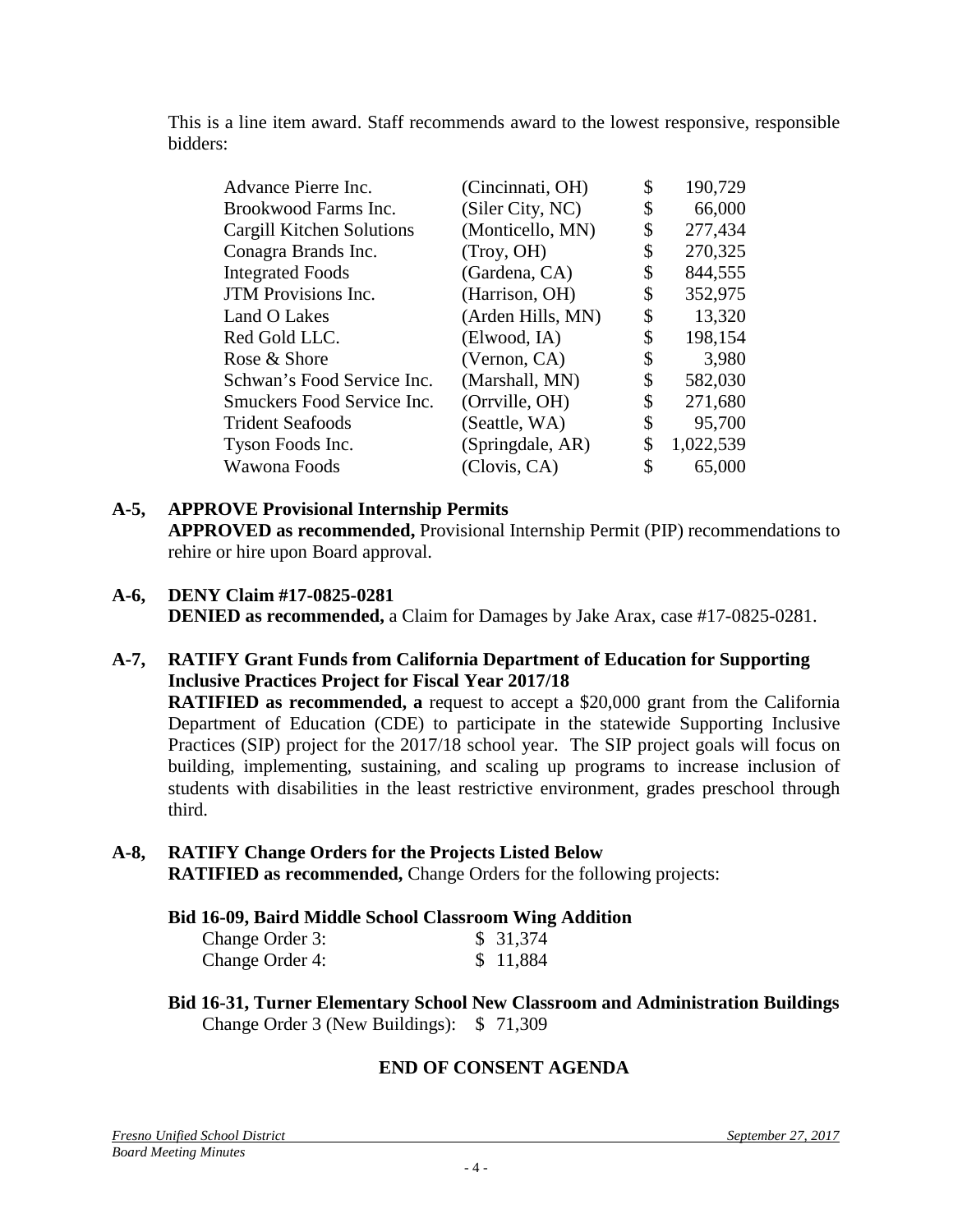# **UNSCHEDULED ORAL COMMUNICATIONS**

**David Wisar** – representing the Fresno Area Council of English Teacher (F.A.C.E.T.) spoke about his request to have Fresno Unified fund English teachers to attend their annual conference in Yosemite.

## **B. CONFERENCE/DISCUSSION AGENDA**

#### **Agenda Item B-9, Present and Discuss Implementation of Actions Delineated in the Master Plan for English Learner Success**

Staff presented information to the Board on the current academic achievement of English learner students and provided an update on the implementation of actions as described in the Master Plan for English Learner Success.

Presentation by Assistant Superintendent English Learner Services Maria Maldonado

An opportunity was provided to hear questions/concerns from members of the Board and staff was available to respond.

For the record, comments/questions were made regarding, how schools were selected for Dual Immersion expansion, concerns that two of the schools selected are highly populated and not enough room for growth, concerns with teachers and misconceptions of what Dual Immersion means, is the districts English Learner number going up, the need for more bilingual teachers, is there a need to offer Dual Immersion in Hmong, would like to see data on Designated Schools and Dual Immersion and how they overlap, would percentages increase if we had more Dual Immersion schools, how many Dual Immersion schools do we currently have, support in offering more Dual Immersion to our lower grades and in more languages. Assistant Superintendent of English Learner Services Maria Maldonado was able to provide clarification. No action is required on this item.

*The board took a ten-minute break.*

#### **Agenda Item B-10, Present and Discuss Fresno Unified School District's Mathematics Instructional Program**

Staff presented an update to the Board on the district's current mathematics instructional program.

## Presentation by Chief Academic Officer Kim Mecum

An opportunity was provided to hear questions/concerns from members of the Board and staff was available to respond.

For the record, comments/questions were made regarding concerns of our low math scores below state average, the use of Khan Academy to its fullest for all grade levels to help student with their homework, pushing kids to fast to complete Algebra and Geometry, reassess teacher development, possible additional supports in the elementary grades, how long have our strategies been in place, clarity that the results should be available next year, are we looking at any other strategies or best practices from other areas, how do we ensure that our accountable communities are working the